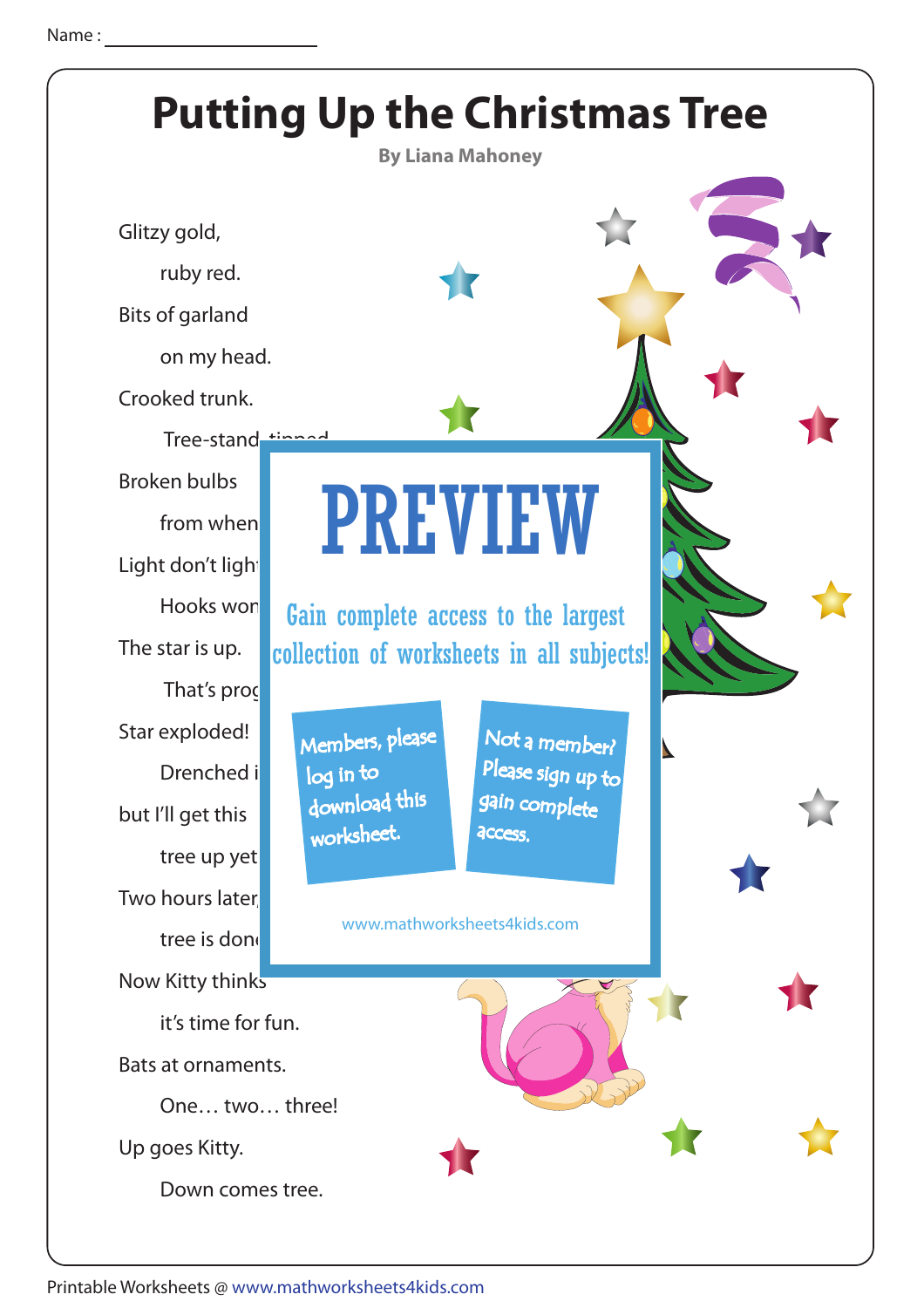|                     | <b>Putting Up the Christmas Tree</b><br>Narrate the process of making the Christmas Tree in your own words.                                                               |
|---------------------|---------------------------------------------------------------------------------------------------------------------------------------------------------------------------|
|                     | Pick the rhyming pairs of words from the poem.                                                                                                                            |
|                     | <b>PREVIEW</b><br>Gain complete access to the largest                                                                                                                     |
| 'Glitzy gold' is ar | collection of worksheets in all subjects!<br>le for alliteration.<br>Members, please<br>Not a member?<br>Please sign up to<br>log in to<br>download this<br>gain complete |
| When does Kitty     | worksheet.<br>access.<br>www.mathworksheets4kids.com                                                                                                                      |
|                     | When was the last time you made a Christmas Tree and how was the experience?                                                                                              |